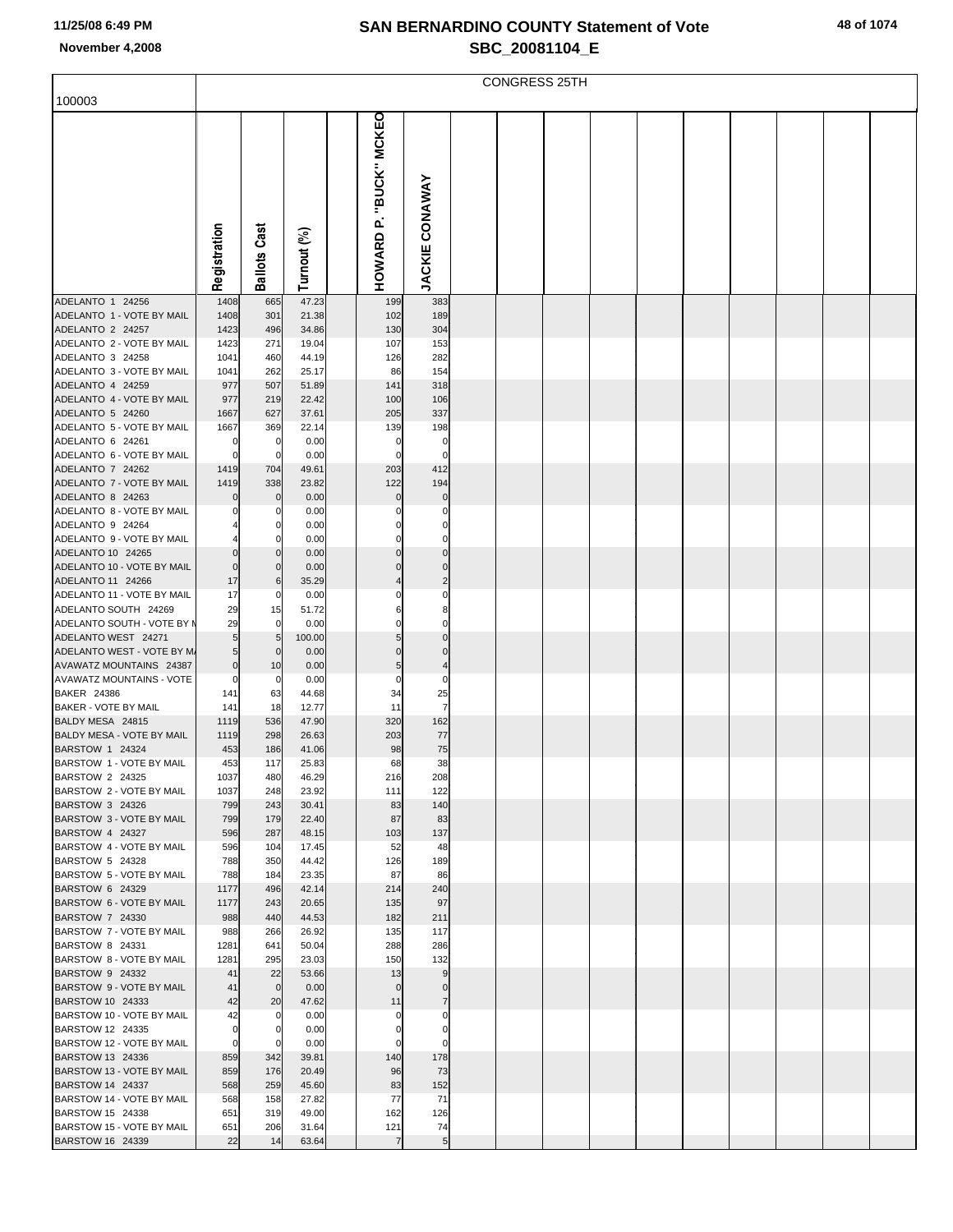|                                                              |              |                     |                 |                        |                       |             | <b>CONGRESS 25TH</b> |  |                                                      |           |  |
|--------------------------------------------------------------|--------------|---------------------|-----------------|------------------------|-----------------------|-------------|----------------------|--|------------------------------------------------------|-----------|--|
| 100003                                                       |              |                     |                 |                        |                       |             |                      |  |                                                      |           |  |
|                                                              |              |                     |                 | HOWARD P. "BUCK" MCKEO |                       |             |                      |  |                                                      |           |  |
|                                                              |              |                     |                 |                        |                       |             |                      |  |                                                      |           |  |
|                                                              |              |                     |                 |                        |                       |             |                      |  |                                                      |           |  |
|                                                              |              |                     |                 |                        |                       |             |                      |  |                                                      |           |  |
|                                                              |              |                     |                 |                        |                       |             |                      |  |                                                      |           |  |
|                                                              |              |                     |                 |                        |                       |             |                      |  |                                                      |           |  |
|                                                              |              |                     |                 |                        |                       |             |                      |  |                                                      |           |  |
|                                                              |              |                     |                 |                        |                       |             |                      |  |                                                      |           |  |
|                                                              |              |                     |                 |                        |                       |             |                      |  |                                                      |           |  |
|                                                              | Registration | <b>Ballots Cast</b> | Turnout (%)     |                        | <b>JACKIE CONAWAY</b> |             |                      |  |                                                      |           |  |
| BARSTOW 16 - VOTE BY MAIL                                    | 22           | $\mathbf 0$         | 0.00            |                        | $\mathbf 0$           |             |                      |  |                                                      |           |  |
| BARSTOW EAST 1 24344                                         | 238          | 95                  | 39.92           | 48                     | 38                    |             |                      |  |                                                      |           |  |
| BARSTOW EAST 1 - VOTE BY N                                   | 238          | 71                  | 29.83           | 42                     | 26                    |             |                      |  |                                                      |           |  |
| BARSTOW EAST 2 24357<br>BARSTOW EAST 2 - VOTE BY N           | 64<br>64     | 50<br>$\mathbf 1$   | 78.13<br>1.56   | 36                     | 12                    | *********** |                      |  | Insufficient Turnout to Protect Voter Privacy        | ********* |  |
| BARSTOW EAST 3 24358                                         |              | $\mathbf 0$         | 0.00            | 0                      | $\overline{0}$        |             |                      |  |                                                      |           |  |
| BARSTOW EAST 3 - VOTE BY M                                   | $\Omega$     | $\mathbf 0$         | 0.00            | $\mathbf 0$            | $\mathbf 0$           |             |                      |  |                                                      |           |  |
| BARSTOW HEIGHTS 1 24345                                      | 1085         | 459                 | 42.30           | 250                    | 175                   |             |                      |  |                                                      |           |  |
| BARSTOW HEIGHTS 1 - VOTE B                                   | 1085         | 363                 | 33.46           | 236                    | 108                   |             |                      |  |                                                      |           |  |
| BARSTOW HEIGHTS 2 24363<br><b>BARSTOW HEIGHTS 2 - VOTE B</b> | 64<br>64     | 48<br>$\mathbf 0$   | 75.00<br>0.00   | 25<br>$\pmb{0}$        | 20<br>$\pmb{0}$       |             |                      |  |                                                      |           |  |
| BARSTOW HEIGHTS 3 24364                                      |              | $\overline{2}$      | 66.67           |                        |                       | *********** |                      |  | <b>Insufficient Turnout to Protect Voter Privacy</b> | ********  |  |
| <b>BARSTOW HEIGHTS 3 - VOTE B</b>                            |              | $\mathbf 0$         | 0.00            | 0                      | $\overline{0}$        |             |                      |  |                                                      |           |  |
| BARSTOW HEIGHTS 4 24365                                      |              | $\Omega$            | 0.00            | $\pmb{0}$              | $\overline{0}$        |             |                      |  |                                                      |           |  |
| <b>BARSTOW HEIGHTS 4 - VOTE B</b>                            |              | $\mathbf 0$         | 0.00            | $\bf{0}$               | $\overline{0}$        | *********** |                      |  |                                                      | ********  |  |
| BARSTOW HEIGHTS 5 24366<br><b>BARSTOW HEIGHTS 5 - VOTE B</b> |              | $\mathbf 0$         | 100.00<br>0.00  | $\pmb{0}$              | $\circ$               |             |                      |  | <b>Insufficient Turnout to Protect Voter Privacy</b> |           |  |
| BARSTOW NORTH 1 24343                                        | 746          | 365                 | 48.93           | 188                    | 149                   |             |                      |  |                                                      |           |  |
| BARSTOW NORTH 1 - VOTE BY                                    | 746          | 213                 | 28.55           | 121                    | 81                    |             |                      |  |                                                      |           |  |
| BARSTOW NORTH 2 24359                                        | 194          | 114                 | 58.76           | 55                     | 54                    |             |                      |  |                                                      |           |  |
| BARSTOW NORTH 2 - VOTE BY                                    | 194          | $\overline{1}$      | 0.52            |                        |                       | *********** |                      |  | Insufficient Turnout to Protect Voter Privacy        | ********  |  |
| BARSTOW NORTH 3 24360<br>BARSTOW NORTH 3 - VOTE BY           | 95<br>95     | 65<br>$\mathbf 0$   | 68.42<br>0.00   | 39<br>$\Omega$         | 18<br>$\Omega$        |             |                      |  |                                                      |           |  |
| BARSTOW NORTH 4 24361                                        |              | $\mathbf 0$         | 0.00            | $\Omega$               | $\mathbf 0$           |             |                      |  |                                                      |           |  |
| BARSTOW NORTH 4 - VOTE BY                                    |              | $\Omega$            | 0.00            | $\Omega$               | $\cap$                |             |                      |  |                                                      |           |  |
| CHINA LAKE 1 24390                                           |              | $\Omega$            | 0.00            |                        |                       |             |                      |  |                                                      |           |  |
| CHINA LAKE 1 - VOTE BY MAIL<br>CHINA LAKE 2 24391            |              | $\Omega$<br>C       | 0.00<br>0.00    | $\Omega$               | $\Omega$              |             |                      |  |                                                      |           |  |
| CHINA LAKE 2 - VOTE BY MAIL                                  | $\mathbf{0}$ | $\mathbf 0$         | 0.00            | $\Omega$               | $\Omega$              |             |                      |  |                                                      |           |  |
| COYOTE LAKES 24353                                           | 68           | 40                  | 58.82           | 27                     | 10                    |             |                      |  |                                                      |           |  |
| COYOTE LAKES - VOTE BY MAI                                   | 68           | $\mathbf 0$         | 0.00            | $\Omega$               | $\mathbf 0$           |             |                      |  |                                                      |           |  |
| DAGGETT 1 24348                                              | 50<br>50     | 33                  | 66.00           | 20                     | 12                    |             |                      |  |                                                      |           |  |
| DAGGETT 1 - VOTE BY MAIL<br>DRY LAKES 24384                  | 97           | $\mathbf 0$<br>75   | 0.00<br>77.32   | $\bf{0}$<br>39         | $\pmb{0}$<br>35       |             |                      |  |                                                      |           |  |
| DRY LAKES - VOTE BY MAIL                                     | 97           | $\mathbf 0$         | 0.00            | $\pmb{0}$              | $\mathbf 0$           |             |                      |  |                                                      |           |  |
| EL MIRAGE 1 24267                                            | 44           | 29                  | 65.91           | 15                     | 13                    |             |                      |  |                                                      |           |  |
| EL MIRAGE 1 - VOTE BY MAIL                                   | 44           | $\mathbf{1}$        | 2.27            |                        |                       | *********** |                      |  | Insufficient Turnout to Protect Voter Privacy        | ********* |  |
| <b>EL MIRAGE 2 24268</b><br>EL MIRAGE 2 - VOTE BY MAIL       | 279<br>279   | 125<br>67           | 44.80<br>24.01  | 72<br>43               | 45<br>21              |             |                      |  |                                                      |           |  |
| EL MIRAGE 3 24270                                            | 43           | 32                  | 74.42           | 8                      | 19                    |             |                      |  |                                                      |           |  |
| EL MIRAGE 3 - VOTE BY MAIL                                   | 43           | $\mathbf 0$         | 0.00            | $\Omega$               | $\mathbf 0$           |             |                      |  |                                                      |           |  |
| FORT IRWIN 24385                                             | 719          | 432                 | 60.08           | 149                    | 190                   |             |                      |  |                                                      |           |  |
| FORT IRWIN - VOTE BY MAIL                                    | 719          | 130                 | 18.08           | 58                     | 64                    |             |                      |  |                                                      |           |  |
| HELENDALE 1 25538<br>HELENDALE 1 - VOTE BY MAIL              | 982<br>982   | 430<br>414          | 43.79<br>42.16  | 250<br>277             | 138<br>116            |             |                      |  |                                                      |           |  |
| HELENDALE 2 25539                                            | 1027         | 423                 | 41.19           | 246                    | 132                   |             |                      |  |                                                      |           |  |
| HELENDALE 2 - VOTE BY MAIL                                   | 1027         | 437                 | 42.55           | 303                    | 114                   |             |                      |  |                                                      |           |  |
| HELENDALE 3 25540                                            | 1032         | 576                 | 55.81           | 351                    | 149                   |             |                      |  |                                                      |           |  |
| HELENDALE 3 - VOTE BY MAIL<br>HELENDALE 4 25544              | 1032         | 290<br>$\mathbf{1}$ | 28.10<br>100.00 | 179                    | 99                    | *********** |                      |  |                                                      | ********* |  |
| HELENDALE 4 - VOTE BY MAIL                                   |              | $\mathbf 0$         | 0.00            |                        | $\overline{0}$        |             |                      |  | Insufficient Turnout to Protect Voter Privacy        |           |  |
| HELENDALE 5 25545                                            |              | C                   | 0.00            |                        | 0                     |             |                      |  |                                                      |           |  |
| HELENDALE 5 - VOTE BY MAIL                                   | 0            | 0                   | 0.00            | 0                      | $\mathbf 0$           |             |                      |  |                                                      |           |  |
| HINKLEY 24340                                                | 654          | 311                 | 47.55           | 166                    | 121                   |             |                      |  |                                                      |           |  |
| HINKLEY - VOTE BY MAIL<br>LENWOOD 1 24341                    | 654<br>163   | 183<br>129          | 27.98<br>79.14  | 113<br>75              | 59<br>44              |             |                      |  |                                                      |           |  |
| LENWOOD 1 - VOTE BY MAIL                                     | 163          | $\mathbf 0$         | 0.00            | $\mathbf 0$            | $\mathbf 0$           |             |                      |  |                                                      |           |  |
| LENWOOD 2 24342                                              | 454          | 185                 | 40.75           | 89                     | 77                    |             |                      |  |                                                      |           |  |
| LENWOOD 2 - VOTE BY MAIL                                     | 454          | 85                  | 18.72           | 47                     | 35                    |             |                      |  |                                                      |           |  |
| LENWOOD 3 24351<br>LENWOOD 3 - VOTE BY MAIL                  | 734<br>734   | 366<br>151          | 49.86<br>20.57  | 183<br>82              | 154<br>64             |             |                      |  |                                                      |           |  |
|                                                              |              |                     |                 |                        |                       |             |                      |  |                                                      |           |  |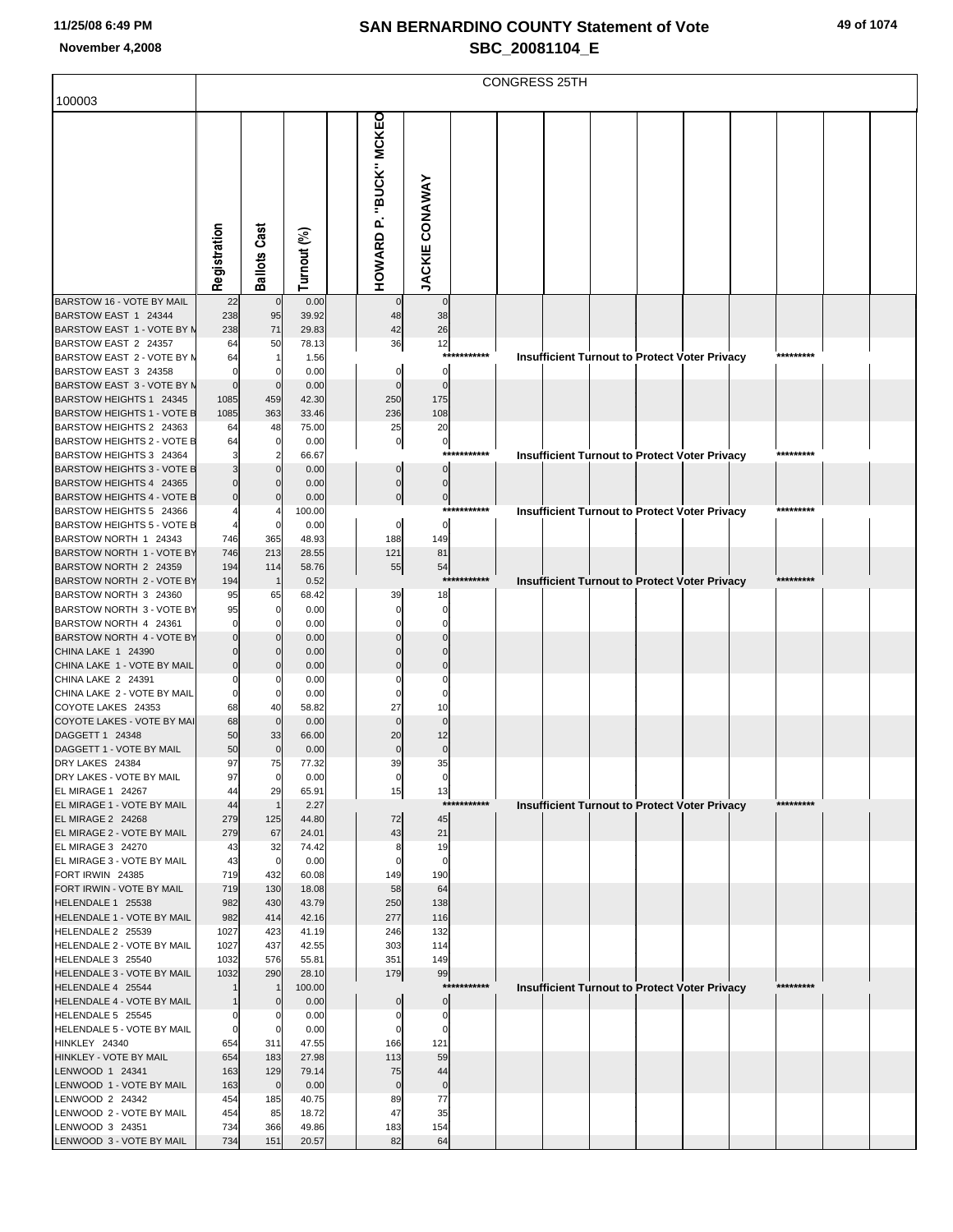|                                                        |                    |                     |                |                        |                       |             | <b>CONGRESS 25TH</b> |  |                                                      |           |  |
|--------------------------------------------------------|--------------------|---------------------|----------------|------------------------|-----------------------|-------------|----------------------|--|------------------------------------------------------|-----------|--|
| 100003                                                 |                    |                     |                |                        |                       |             |                      |  |                                                      |           |  |
|                                                        | Registration       | <b>Ballots Cast</b> | Turnout (%)    | HOWARD P. "BUCK" MCKEO | <b>JACKIE CONAWAY</b> |             |                      |  |                                                      |           |  |
| LENWOOD 4 24352<br>LENWOOD 4 - VOTE BY MAIL            | 34<br>34           | 26<br>$\mathbf 0$   | 76.47<br>0.00  | 15                     | 8                     |             |                      |  |                                                      |           |  |
| LENWOOD 5 24362                                        | 24                 | 14                  | 58.33          | 0<br>6                 | $\mathbf 0$<br>8      |             |                      |  |                                                      |           |  |
| LENWOOD 5 - VOTE BY MAIL                               | 24                 | 0                   | 0.00           | 0                      | 0                     |             |                      |  |                                                      |           |  |
| LENWOOD 6 24367<br>LENWOOD 6 - VOTE BY MAIL            | 74<br>74           | 42<br>$\mathbf 0$   | 56.76<br>0.00  | 26<br>0                | 16<br>0               |             |                      |  |                                                      |           |  |
| LENWOOD 7 24368                                        |                    | $\Omega$            | 0.00           | $\bf{0}$               | $\mathbf 0$           |             |                      |  |                                                      |           |  |
| LENWOOD 7 - VOTE BY MAIL                               |                    | $\mathbf 0$         | 0.00           | $\overline{0}$         | $\overline{0}$        |             |                      |  |                                                      |           |  |
| LENWOOD 8 24369<br>LENWOOD 8 - VOTE BY MAIL            |                    | 2<br>C              | 28.57<br>0.00  | $\Omega$               | $\mathbf 0$           | *********** |                      |  | <b>Insufficient Turnout to Protect Voter Privacy</b> | ********* |  |
| LENWOOD 9 24370                                        |                    | C                   | 0.00           | $\Omega$               | O                     |             |                      |  |                                                      |           |  |
| LENWOOD 9 - VOTE BY MAIL                               |                    | $\Omega$            | 0.00           | 0                      | 0                     |             |                      |  |                                                      |           |  |
| LENWOOD 10 24371                                       |                    | 6                   | 75.00          |                        |                       |             |                      |  |                                                      |           |  |
| LENWOOD 10 - VOTE BY MAIL<br>LENWOOD 11 24372          | 12                 | $\Omega$<br>8       | 0.00<br>66.67  |                        |                       |             |                      |  |                                                      |           |  |
| LENWOOD 11 - VOTE BY MAIL                              | 12                 | C                   | 0.00           |                        |                       |             |                      |  |                                                      |           |  |
| LENWOOD 12 24373                                       | C                  | 0                   | 0.00           | $\Omega$               |                       |             |                      |  |                                                      |           |  |
| LENWOOD 12 - VOTE BY MAIL<br>MOUNTAIN VIEW ACRES 1 255 | 944                | C<br>468            | 0.00<br>49.58  | $\Omega$<br>219        | 211                   |             |                      |  |                                                      |           |  |
| MOUNTAIN VIEW ACRES 1 - VO                             | 944                | 221                 | 23.41          | 109                    | 98                    |             |                      |  |                                                      |           |  |
| MOUNTAIN VIEW ACRES 2 255                              | 677                | 280                 | 41.36          | 140                    | 110                   |             |                      |  |                                                      |           |  |
| MOUNTAIN VIEW ACRES 2 - VO<br>NORTH CORRIDOR 24388     | 677                | 159<br>4            | 23.49<br>57.14 | 86                     | 64<br>$***$           | *****       |                      |  | Insufficient Turnout to Protect Voter Privacy        | ********* |  |
| NORTH CORRIDOR - VOTE BY                               |                    | $\mathbf 0$         | 0.00           | 0                      | 0                     |             |                      |  |                                                      |           |  |
| ORO GRANDE 3 25543                                     | 24                 | 10                  | 41.67          | 5                      | 5                     |             |                      |  |                                                      |           |  |
| ORO GRANDE 3 - VOTE BY MAI                             | 24                 | $\mathbf 0$         | 0.00           | $\mathbf 0$            | $\mathbf 0$           |             |                      |  |                                                      |           |  |
| PHELAN 8 24825<br>PHELAN 8 - VOTE BY MAIL              | 471<br>471         | 210<br>156          | 44.59<br>33.12 | 125<br>104             | 55<br>44              |             |                      |  |                                                      |           |  |
| PHELAN 1 24810                                         | 787                | 343                 | 43.58          | 188                    | 115                   |             |                      |  |                                                      |           |  |
| PHELAN 1 - VOTE BY MAIL                                | 787                | 247                 | 31.39          | 147                    | 85                    |             |                      |  |                                                      |           |  |
| PHELAN 10 24827<br>PHELAN 10 - VOTE BY MAIL            | 124<br>124         | 81<br>-1            | 65.32<br>0.81  | 31                     | 40                    | *********** |                      |  | <b>Insufficient Turnout to Protect Voter Privacy</b> | ********* |  |
| PHELAN 11 24828                                        | 157                | 88                  | 56.05          | 50                     | 31                    |             |                      |  |                                                      |           |  |
| PHELAN 11 - VOTE BY MAIL                               | 157                |                     | 1.21           |                        |                       |             |                      |  | <b>Insufficient Turnout to Protect Voter Privacy</b> |           |  |
| PHELAN 12 24836<br>PHELAN 12 - VOTE BY MAIL            | 42<br>42           | 37<br>$\mathbf 0$   | 88.10<br>0.00  | 18<br>$\overline{0}$   | 16<br>$\overline{0}$  |             |                      |  |                                                      |           |  |
| PHELAN 13 24837                                        |                    | $\mathbf 1$         | 100.00         |                        |                       | *********** |                      |  | Insufficient Turnout to Protect Voter Privacy        | ********* |  |
| PHELAN 13 - VOTE BY MAIL                               |                    | $\mathbf 0$         | 0.00           | $\overline{0}$         | $\mathbf 0$           |             |                      |  |                                                      |           |  |
| PHELAN 2 24811<br>PHELAN 2 - VOTE BY MAIL              | 652<br>652         | 313<br>194          | 48.01<br>29.75 | 155<br>123             | 131<br>59             |             |                      |  |                                                      |           |  |
| PHELAN 3 24812                                         | 1131               | 513                 | 45.36          | 301                    | 138                   |             |                      |  |                                                      |           |  |
| PHELAN 3 - VOTE BY MAIL                                | 1131               | 384                 | 33.95          | 254                    | 108                   |             |                      |  |                                                      |           |  |
| PHELAN 5 24814<br>PHELAN 5 - VOTE BY MAIL              | 924<br>924         | 389<br>288          | 42.10<br>31.17 | 241                    | 108                   |             |                      |  |                                                      |           |  |
| PHELAN 6 24822                                         | 732                | 375                 | 51.23          | 178<br>195             | 91<br>133             |             |                      |  |                                                      |           |  |
| PHELAN 6 - VOTE BY MAIL                                | 732                | 213                 | 29.10          | 117                    | 77                    |             |                      |  |                                                      |           |  |
| PHELAN 7 24824                                         | 895                | 434                 | 48.49          | 217                    | 170                   |             |                      |  |                                                      |           |  |
| PHELAN 7 - VOTE BY MAIL<br>PINON HILLS 1 24808         | 895<br>1157        | 252<br>650          | 28.16<br>56.18 | 164<br>387             | 70<br>201             |             |                      |  |                                                      |           |  |
| PINON HILLS 1 - VOTE BY MAIL                           | 1157               | 312                 | 26.97          | 219                    | 75                    |             |                      |  |                                                      |           |  |
| PINON HILLS 3 24823                                    | 643                | 269                 | 41.84          | 147                    | 89                    |             |                      |  |                                                      |           |  |
| PINON HILLS 3 - VOTE BY MAIL<br>PINON HILLS 4 24829    | 643<br>32          | 213<br>14           | 33.13<br>43.75 | 137<br>8               | 67<br>5               |             |                      |  |                                                      |           |  |
| PINON HILLS 4 - VOTE BY MAIL                           | 32                 | $\mathbf 0$         | 0.00           |                        |                       |             |                      |  |                                                      |           |  |
| POWERLINE 24389                                        | $\mathbf 0$        | $\mathbf 0$         | 0.00           | $\mathbf 0$            | $\Omega$              |             |                      |  |                                                      |           |  |
| POWERLINE - VOTE BY MAIL<br>RED MOUNTAIN 24383         | $\mathbf 0$<br>189 | $\mathbf 0$<br>140  | 0.00<br>74.07  | 0<br>91                | $\mathbf 0$<br>39     |             |                      |  |                                                      |           |  |
| RED MOUNTAIN - VOTE BY MAI                             | 189                | $\mathbf 0$         | 0.00           | 0                      | $\Omega$              |             |                      |  |                                                      |           |  |
| TRONA 24382                                            | 758                | 407                 | 53.69          | 246                    | 124                   |             |                      |  |                                                      |           |  |
| TRONA - VOTE BY MAIL                                   | 758<br>1016        | 180<br>435          | 23.75<br>42.81 | 106<br>195             | 65<br>192             |             |                      |  |                                                      |           |  |
| VICTORVILLE 1 25480                                    |                    |                     |                |                        |                       |             |                      |  |                                                      |           |  |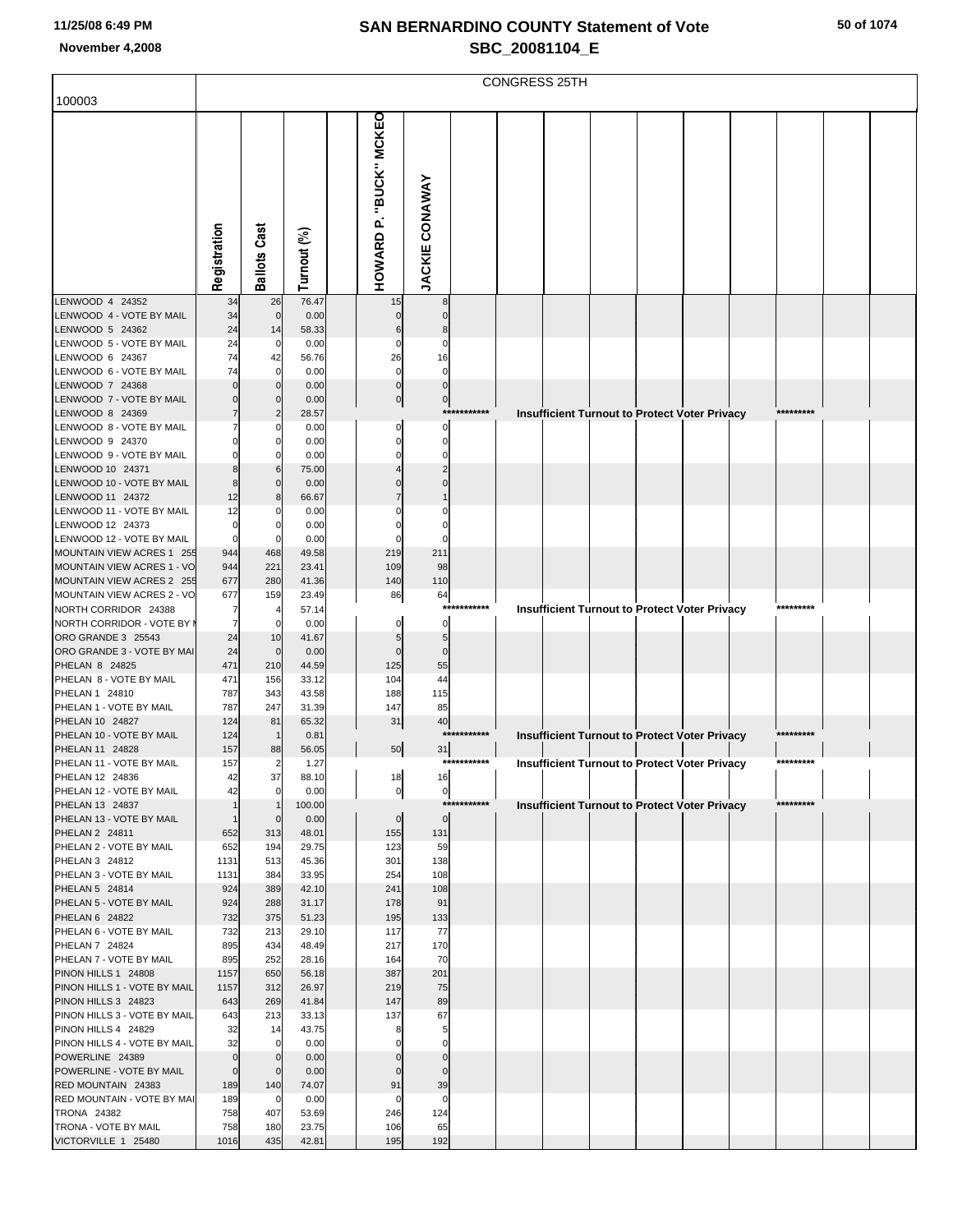|                                                      | CONGRESS 25TH  |                          |                |  |                               |                              |             |  |  |  |  |                                                      |  |           |  |  |
|------------------------------------------------------|----------------|--------------------------|----------------|--|-------------------------------|------------------------------|-------------|--|--|--|--|------------------------------------------------------|--|-----------|--|--|
| 100003                                               |                |                          |                |  |                               |                              |             |  |  |  |  |                                                      |  |           |  |  |
|                                                      | Registration   | Cast<br>Ballots          | Turnout (%)    |  | "BUCK" MCKEO<br>ρ.<br>HOWARD  | <b>JACKIE CONAWAY</b>        |             |  |  |  |  |                                                      |  |           |  |  |
| VICTORVILLE 1 - VOTE BY MAII                         | 1016           | 257                      | 25.30          |  | 130                           | 109                          |             |  |  |  |  |                                                      |  |           |  |  |
| VICTORVILLE 2 25481<br>VICTORVILLE 2 - VOTE BY MAIL  | 0<br>0         | $\mathbf{0}$<br>$\Omega$ | 0.00<br>0.00   |  | $\mathbf 0$<br>$\overline{0}$ | $\Omega$<br>$\boldsymbol{0}$ |             |  |  |  |  |                                                      |  |           |  |  |
| VICTORVILLE 3 25482                                  | 2              |                          | 50.00          |  |                               |                              | *********** |  |  |  |  | <b>Insufficient Turnout to Protect Voter Privacy</b> |  | ********* |  |  |
| VICTORVILLE 3 - VOTE BY MAIL<br>VICTORVILLE 4 25483  | $\overline{a}$ | 0                        | 0.00<br>33.92  |  | $\boldsymbol{0}$<br>78        | $\mathbf 0$<br>187           |             |  |  |  |  |                                                      |  |           |  |  |
| VICTORVILLE 4 - VOTE BY MAIL                         | 852<br>852     | 289<br>242               | 28.40          |  | 116                           | 116                          |             |  |  |  |  |                                                      |  |           |  |  |
| VICTORVILLE 5 25484                                  | 480            | 257                      | 53.54          |  | 68                            | 158                          |             |  |  |  |  |                                                      |  |           |  |  |
| VICTORVILLE 5 - VOTE BY MAIL<br>VICTORVILLE 6 25485  | 480<br>1372    | 134<br>647               | 27.92<br>47.16 |  | 43<br>238                     | 76<br>340                    |             |  |  |  |  |                                                      |  |           |  |  |
| VICTORVILLE 6 - VOTE BY MAIL                         | 1372           | 413                      | 30.10          |  | 209                           | 185                          |             |  |  |  |  |                                                      |  |           |  |  |
| VICTORVILLE 7 25486                                  | 1102           | 385                      | 34.94          |  | 121                           | 206                          |             |  |  |  |  |                                                      |  |           |  |  |
| VICTORVILLE 7 - VOTE BY MAIL<br>VICTORVILLE 8 25487  | 1102<br>1476   | 286<br>696               | 25.95<br>47.15 |  | 110<br>246                    | 160<br>366                   |             |  |  |  |  |                                                      |  |           |  |  |
| VICTORVILLE 8 - VOTE BY MAIL                         | 1476           | 317                      | 21.48          |  | 135                           | 167                          |             |  |  |  |  |                                                      |  |           |  |  |
| VICTORVILLE 9 25488<br>VICTORVILLE 9 - VOTE BY MAIL  | 1038<br>1038   | 430<br>264               | 41.43<br>25.43 |  | 150<br>132                    | 236<br>111                   |             |  |  |  |  |                                                      |  |           |  |  |
| VICTORVILLE 10 25489                                 | 1059           | 376                      | 35.51          |  | 134                           | 195                          |             |  |  |  |  |                                                      |  |           |  |  |
| VICTORVILLE 10 - VOTE BY MAI                         | 1059           | 264                      | 24.93          |  | 109                           | 124                          |             |  |  |  |  |                                                      |  |           |  |  |
| VICTORVILLE 11 25490<br>VICTORVILLE 11 - VOTE BY MAI | 950<br>950     | 385<br>229               | 40.53<br>24.11 |  | 129<br>85                     | 200<br>123                   |             |  |  |  |  |                                                      |  |           |  |  |
| VICTORVILLE 12 25491                                 | 904            | 332                      | 36.73          |  | 168                           | 132                          |             |  |  |  |  |                                                      |  |           |  |  |
| VICTORVILLE 12 - VOTE BY MAI                         | 904            | 317                      | 35.07          |  | 167                           | 130                          |             |  |  |  |  |                                                      |  |           |  |  |
| VICTORVILLE 13 25492<br>VICTORVILLE 13 - VOTE BY MAI | 1257<br>1257   | 475<br>338               | 37.79<br>26.89 |  | 202<br>151                    | 213<br>166                   |             |  |  |  |  |                                                      |  |           |  |  |
| VICTORVILLE 14 25493                                 | 1225           | 465                      | 37.96          |  | 221                           | 199                          |             |  |  |  |  |                                                      |  |           |  |  |
| VICTORVILLE 14 - VOTE BY MAI                         | 1225           | 424                      | 34.61          |  | 235                           | 157                          |             |  |  |  |  |                                                      |  |           |  |  |
| VICTORVILLE 15 25494<br>VICTORVILLE 15 - VOTE BY MAI | 1793<br>1793   | 872<br>474               | 48.63<br>26.44 |  | 307<br>179                    | 468<br>244                   |             |  |  |  |  |                                                      |  |           |  |  |
| VICTORVILLE 16 25495                                 | 871            | 419                      | 48.11          |  | 155                           | 217                          |             |  |  |  |  |                                                      |  |           |  |  |
| VICTORVILLE 16 - VOTE BY MAI<br>VICTORVILLE 17 25496 | 871<br>1774    | 202<br>1171              | 23.19<br>66.01 |  | 103<br>503                    | 81<br>542                    |             |  |  |  |  |                                                      |  |           |  |  |
| VICTORVILLE 17 - VOTE BY MAI                         | 1774           | 531                      | 29.93          |  | 266                           | 233                          |             |  |  |  |  |                                                      |  |           |  |  |
| VICTORVILLE 18 25497                                 | 1724           | 838                      | 48.61          |  | 340                           | 358                          |             |  |  |  |  |                                                      |  |           |  |  |
| VICTORVILLE 18 - VOTE BY MAI<br>VICTORVILLE 19 25498 | 1724<br>1174   | 456<br>499               | 26.45<br>42.50 |  | 243<br>184                    | 186<br>243                   |             |  |  |  |  |                                                      |  |           |  |  |
| VICTORVILLE 19 - VOTE BY MAI                         | 1174           | 307                      | 26.15          |  | 141                           | 149                          |             |  |  |  |  |                                                      |  |           |  |  |
| VICTORVILLE 20 25499                                 | 786            | 369                      | 46.95          |  | 160                           | 180                          |             |  |  |  |  |                                                      |  |           |  |  |
| VICTORVILLE 20 - VOTE BY MAI<br>VICTORVILLE 21 25500 | 786<br>766     | 235<br>318               | 29.90<br>41.51 |  | 140<br>96                     | 82<br>167                    |             |  |  |  |  |                                                      |  |           |  |  |
| VICTORVILLE 21 - VOTE BY MAI                         | 766            | 249                      | 32.51          |  | 111                           | 120                          |             |  |  |  |  |                                                      |  |           |  |  |
| VICTORVILLE 22 25501<br>VICTORVILLE 22 - VOTE BY MAI | 628<br>628     | 311<br>162               | 49.52<br>25.80 |  | 119<br>76                     | 143<br>78                    |             |  |  |  |  |                                                      |  |           |  |  |
| VICTORVILLE 23 25502                                 | 939            | 813                      | 86.58          |  | 352                           | 385                          |             |  |  |  |  |                                                      |  |           |  |  |
| VICTORVILLE 23 - VOTE BY MAI                         | 939            | 267                      | 28.43          |  | 138                           | 113                          |             |  |  |  |  |                                                      |  |           |  |  |
| VICTORVILLE 24 25503<br>VICTORVILLE 24 - VOTE BY MAI | 1236<br>1236   | 114<br>360               | 9.22<br>29.13  |  | 49<br>172                     | 50<br>155                    |             |  |  |  |  |                                                      |  |           |  |  |
| VICTORVILLE 25 25504                                 | 884            | 493                      | 55.77          |  | 182                           | 243                          |             |  |  |  |  |                                                      |  |           |  |  |
| VICTORVILLE 25 - VOTE BY MAI                         | 884            | 237                      | 26.81          |  | 98                            | 132                          |             |  |  |  |  |                                                      |  |           |  |  |
| VICTORVILLE 26 25505<br>VICTORVILLE 26 - VOTE BY MAI | 1238<br>1238   | $\overline{0}$<br>315    | 0.00<br>25.44  |  | $\mathbf 0$<br>171            | $\overline{0}$<br>115        |             |  |  |  |  |                                                      |  |           |  |  |
| VICTORVILLE 27 25506                                 | 486            | 236                      | 48.56          |  | 98                            | 103                          |             |  |  |  |  |                                                      |  |           |  |  |
| VICTORVILLE 27 - VOTE BY MAI                         | 486            | 132                      | 27.16          |  | 68                            | 56                           |             |  |  |  |  |                                                      |  |           |  |  |
| VICTORVILLE 28 25507<br>VICTORVILLE 28 - VOTE BY MAI | 1001<br>1001   | 470<br>238               | 46.95<br>23.78 |  | 142<br>74                     | 285<br>145                   |             |  |  |  |  |                                                      |  |           |  |  |
| VICTORVILLE 29 25508                                 | 455            | 252                      | 55.38          |  | 114                           | 88                           |             |  |  |  |  |                                                      |  |           |  |  |
| VICTORVILLE 29 - VOTE BY MAI<br>VICTORVILLE 30 25509 | 455<br>598     | 153<br>270               | 33.63<br>45.15 |  | 85<br>105                     | 58<br>140                    |             |  |  |  |  |                                                      |  |           |  |  |
| VICTORVILLE 30 - VOTE BY MAI                         | 598            | 151                      | 25.25          |  | 74                            | 67                           |             |  |  |  |  |                                                      |  |           |  |  |
| VICTORVILLE 31 25510                                 | 630            | 222                      | 35.24          |  | 114                           | 84                           |             |  |  |  |  |                                                      |  |           |  |  |
| VICTORVILLE 31 - VOTE BY MAI                         | 630            | 234                      | 37.14          |  | 136                           | 88                           |             |  |  |  |  |                                                      |  |           |  |  |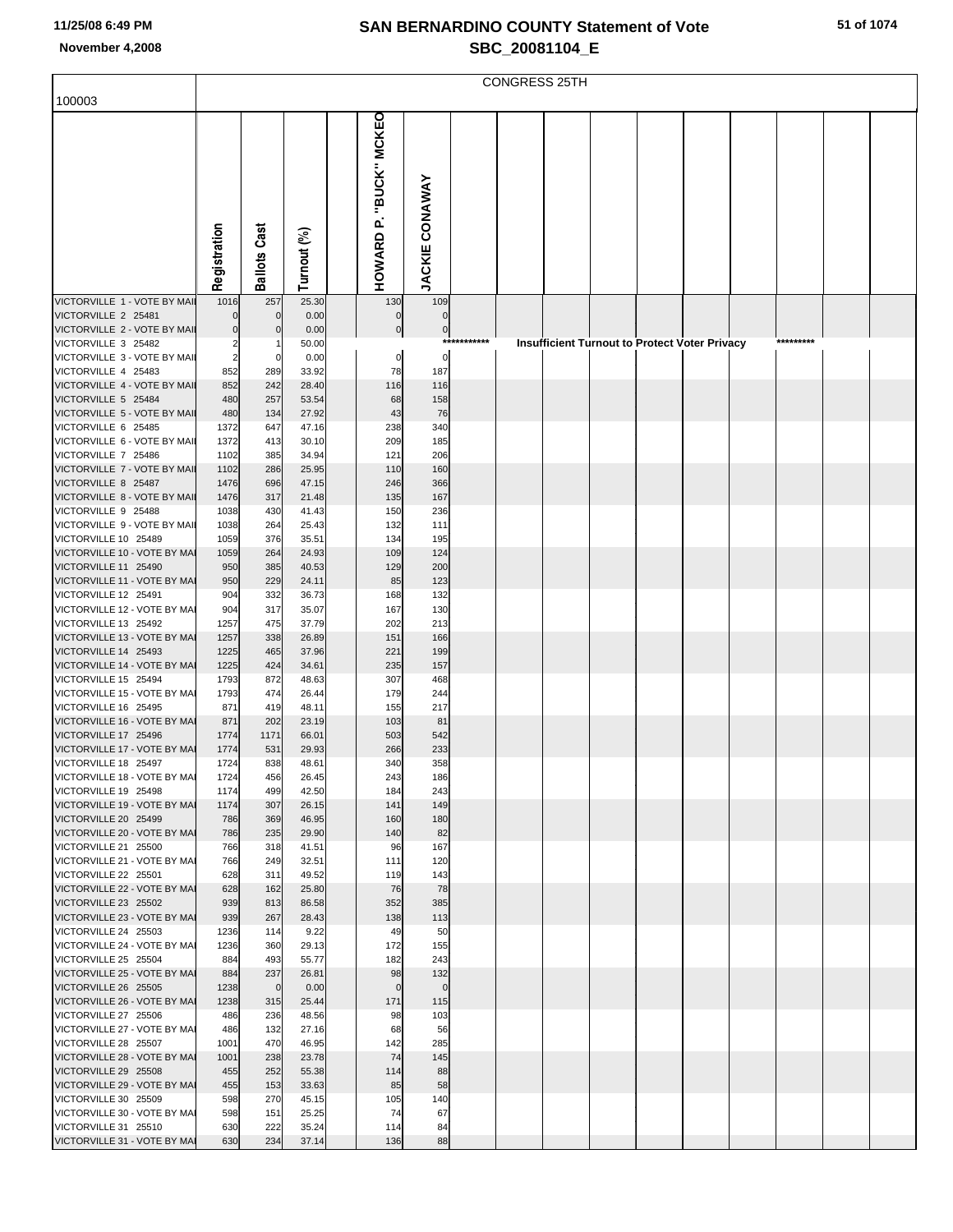|                                                         |                |                            |                |                                      |                          |             | <b>CONGRESS 25TH</b> |  |                                                      |           |  |
|---------------------------------------------------------|----------------|----------------------------|----------------|--------------------------------------|--------------------------|-------------|----------------------|--|------------------------------------------------------|-----------|--|
| 100003                                                  |                |                            |                |                                      |                          |             |                      |  |                                                      |           |  |
|                                                         | Registration   | <b>Ballots Cast</b>        | Turnout (%)    | "BUCK" MCKEO<br>HOWARD <sub>P.</sub> | <b>JACKIE CONAWAY</b>    |             |                      |  |                                                      |           |  |
| VICTORVILLE 32 25511                                    | 1521           | 698                        | 45.89          | 204                                  | 398                      |             |                      |  |                                                      |           |  |
| VICTORVILLE 32 - VOTE BY MAI<br>VICTORVILLE 33 25512    | 1521<br>760    | 429<br>328                 | 28.21<br>43.16 | 165<br>160                           | 233<br>137               |             |                      |  |                                                      |           |  |
| VICTORVILLE 33 - VOTE BY MAI                            | 760            | 229                        | 30.13          | 119                                  | 100                      |             |                      |  |                                                      |           |  |
| VICTORVILLE 34 25513<br>VICTORVILLE 34 - VOTE BY MA     | 871<br>871     | 472<br>183                 | 54.19<br>21.01 | 142<br>82                            | 263<br>94                |             |                      |  |                                                      |           |  |
| VICTORVILLE 35 25514                                    | 792            | 384                        | 48.48          | 127                                  | 206                      |             |                      |  |                                                      |           |  |
| VICTORVILLE 35 - VOTE BY MAI                            | 792            | 230                        | 29.04          | 93                                   | 121                      |             |                      |  |                                                      |           |  |
| VICTORVILLE 36 25515                                    | 495            | 257                        | 51.92          | 62                                   | 156                      |             |                      |  |                                                      |           |  |
| VICTORVILLE 36 - VOTE BY MAI<br>VICTORVILLE 37 25516    | 495<br>458     | 126<br>240                 | 25.45<br>52.40 | 36<br>96                             | 81<br>107                |             |                      |  |                                                      |           |  |
| VICTORVILLE 37 - VOTE BY MAI                            | 458            | 131                        | 28.60          | 60                                   | 65                       |             |                      |  |                                                      |           |  |
| VICTORVILLE 38 25517                                    | 634            | 314                        | 49.53          | 118                                  | 161                      |             |                      |  |                                                      |           |  |
| VICTORVILLE 38 - VOTE BY MAI<br>VICTORVILLE 39 25518    | 634<br>873     | 162<br>430                 | 25.55<br>49.26 | 61<br>188                            | 93<br>181                |             |                      |  |                                                      |           |  |
| VICTORVILLE 39 - VOTE BY MAI                            | 873            | 261                        | 29.90          | 137                                  | 108                      |             |                      |  |                                                      |           |  |
| VICTORVILLE 40 25519                                    | 825            | 404                        | 48.97          | 223                                  | 136                      |             |                      |  |                                                      |           |  |
| VICTORVILLE 40 - VOTE BY MAI<br>VICTORVILLE 41 25520    | 825<br>342     | 205                        | 24.85          | 117<br>80                            | 75<br>79                 |             |                      |  |                                                      |           |  |
| VICTORVILLE 41 - VOTE BY MAI                            | 342            | 192<br>85                  | 56.14<br>24.85 | 33                                   | 49                       |             |                      |  |                                                      |           |  |
| VICTORVILLE 42 25521                                    | 5              | $\mathbf{1}$               | 20.00          |                                      |                          | *********** |                      |  | <b>Insufficient Turnout to Protect Voter Privacy</b> | ********* |  |
| VICTORVILLE 42 - VOTE BY MAI                            | 5              | $\mathbf 0$                | 0.00           | 0                                    | 0                        |             |                      |  |                                                      |           |  |
| VICTORVILLE 43 25522<br>VICTORVILLE 43 - VOTE BY MAI    | 77<br>77       | 48<br>$\mathbf{1}$         | 62.34<br>1.30  | 25                                   | 20                       | *********** |                      |  | <b>Insufficient Turnout to Protect Voter Privacy</b> | ********* |  |
| VICTORVILLE 44 25523                                    | 88             | 65                         | 73.86          | 27                                   | 33                       |             |                      |  |                                                      |           |  |
| VICTORVILLE 44 - VOTE BY MAI                            | 88             | $\mathbf 0$                | 0.00           | $\mathbf 0$                          | $\Omega$                 |             |                      |  |                                                      |           |  |
| VICTORVILLE 45 25524                                    | 517            | 254                        | 49.13          | 78                                   | 149                      |             |                      |  |                                                      |           |  |
| VICTORVILLE 45 - VOTE BY MAI<br>VICTORVILLE 46 25525    | 517<br>147     | 144<br>93                  | 27.85<br>63.27 | 57<br>38                             | 75<br>53                 |             |                      |  |                                                      |           |  |
| VICTORVILLE 46 - VOTE BY MA                             | 147            | $\mathbf 0$                | 0.00           | $\pmb{0}$                            | $\pmb{0}$                |             |                      |  |                                                      |           |  |
| VICTORVILLE 47 25526                                    | 5              |                            | 20.00          |                                      |                          | *********** |                      |  | <b>Insufficient Turnout to Protect Voter Privacy</b> | ********* |  |
| VICTORVILLE 47 - VOTE BY MAI<br>VICTORVILLE 48 25527    | 5<br>1         | $\Omega$<br>$\mathbf 0$    | 0.00<br>0.00   | $\mathbf 0$<br>$\pmb{0}$             | $\mathbf 0$<br>$\pmb{0}$ |             |                      |  |                                                      |           |  |
| VICTORVILLE 48 - VOTE BY MAI                            |                |                            | 0.00           |                                      |                          |             |                      |  |                                                      |           |  |
| VICTORVILLE 49 25528                                    | $\Omega$       | $\mathbf 0$                | 0.00           |                                      |                          |             |                      |  |                                                      |           |  |
| VICTORVILLE 49 - VOTE BY MAI<br>VICTORVILLE 50 25529    |                | 0                          | 0.00<br>0.00   |                                      |                          |             |                      |  |                                                      |           |  |
| VICTORVILLE 50 - VOTE BY MAI                            |                | $\Omega$                   | 0.00           |                                      |                          |             |                      |  |                                                      |           |  |
| VICTORVILLE 51 25530                                    | 0              | $\Omega$                   | 0.00           | 0                                    |                          |             |                      |  |                                                      |           |  |
| VICTORVILLE 51 - VOTE BY MAI<br>VICTORVILLE SOUTH 25536 | 0              | 0                          | 0.00           |                                      | 0                        |             |                      |  |                                                      |           |  |
| VICTORVILLE SOUTH - VOTE B'                             | 17<br>17       | 12<br>$\mathbf 0$          | 70.59<br>0.00  |                                      |                          |             |                      |  |                                                      |           |  |
| YERMO 1 24347                                           | 574            | 290                        | 50.52          | 144                                  | 107                      |             |                      |  |                                                      |           |  |
| YERMO 1 - VOTE BY MAIL                                  | 574            | 147                        | 25.61          | 92                                   | 49                       |             |                      |  |                                                      |           |  |
| YERMO ANNEX 24355<br>YERMO ANNEX - VOTE BY MAIL         | 0<br>0         | $\mathbf 0$<br>$\mathbf 0$ | 0.00<br>0.00   | $\Omega$<br>0                        | $\pmb{0}$<br>0           |             |                      |  |                                                      |           |  |
| YERMO EAST 24356                                        | 37             | 22                         | 59.46          | 12                                   | 10                       |             |                      |  |                                                      |           |  |
| YERMO EAST - VOTE BY MAIL                               | 37             | $\mathbf 0$                | 0.00           |                                      | $\Omega$                 |             |                      |  |                                                      |           |  |
| YERMO SOUTH 24354<br>YERMO SOUTH - VOTE BY MAIL         |                | $\Omega$<br>$\Omega$       | 0.00<br>0.00   |                                      | $\Omega$                 |             |                      |  |                                                      |           |  |
|                                                         |                |                            |                |                                      |                          |             |                      |  |                                                      |           |  |
| <b>Precinct Totals</b>                                  | 76653          | 35051                      | 45.73          | 14972                                | 16084                    |             |                      |  |                                                      |           |  |
| VOTE BY MAIL Totals                                     | 76653          | 20002                      | 26.09          | 10188                                | 8580                     |             |                      |  |                                                      |           |  |
| <b>Grand Totals</b>                                     | 76653          | 55053                      | 71.82          | 25160                                | 24664                    |             |                      |  |                                                      |           |  |
| <b>SAN BERNARDINO</b><br>STATE BOARD OF EQUALIZATI      | 76653<br>76653 | 55053<br>55053             | 71.82<br>71.82 | 25160<br>25160                       | 24664<br>24664           |             |                      |  |                                                      |           |  |
| 25th CONGRESS                                           | 76653          | 55053                      | 71.82          | 25160                                | 24664                    |             |                      |  |                                                      |           |  |
| 17th SENATE                                             | 48940          | 35555                      | 72.65          | 16117                                | 15926                    |             |                      |  |                                                      |           |  |
| 18th SENATE                                             | 27713          | 19498                      | 70.36          | 9043                                 | 8738                     |             |                      |  |                                                      |           |  |